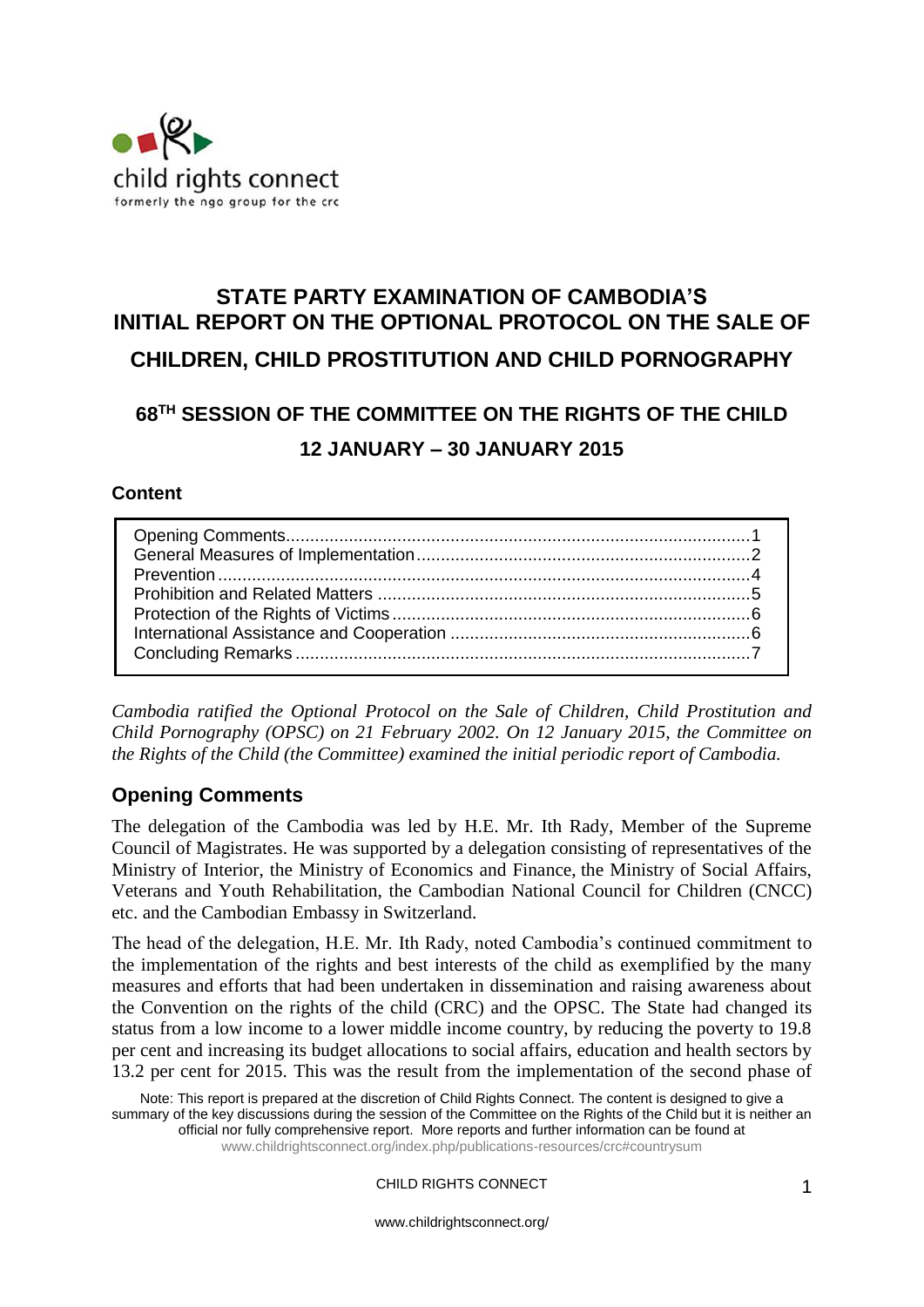the overarching Rectangular Strategy and the National Strategic Development Plan (2009- 2013). Regarding worst forms of child labour, H.E. Mr. Ith Rady announced the State's goal to reduce child labour to 8 per cent in 2015 and completely eliminate the worst forms of child labour by 2016. In terms of child trafficking, he mentioned the work of the National Committee to Lead on the Suppression of Human Trafficking, Smuggling, Labour and Sexual Exploitation (NC/STSLS) based on the National Plan of Action on the Suppression of Human Trafficking, Smuggling, Labour and Sexual Exploitation of Women and Children (STSLS), as well as on the Law on Suppression of Human Trafficking and Sexual Exploitation (TIPSE). With regard to the CNCC, he mentioned that this body had strengthened and expanded its structure, and had just completed a review of the Cambodian legal framework on child. He concluded by noting that while significant results had been achieved, challenges – such as the negative impact from globalization, limited capacity, poverty and limited law enforcement – still remained.

The Country Rapporteur and Committee Chairperson Ms. Kirsten Sandberg, welcomed the Cambodian delegation and commended the State party on all the efforts related to the domestication and implementation of the OPSC.

# <span id="page-1-0"></span>**General Measures of Implementation**

#### *Legislation*

The Committee expressed concerns about the large quantity of both new laws and gaps within the legal framework, and reminded the delegation of the issue of limited law enforcement. Furthermore, the Committee was wondering about the exact place of the CRC and the OPSC within the Cambodian legal hierarchy in case of contradictions with national law. Finally the Committee inquired whether all national provisions had been reviewed and revised after the ratification of the OPSC. The delegation did not respond directly to any of these questions.

#### *Coordination of activities*

The Committee asked if there was an overlap between the coordinative body on children's rights – the Cambodian National Council for Children (CNCC) – and the one on the suppression of human trafficking – the National Committee on Suppressing Human Trafficking (NC/STSLS) – on issues covered under the OPSC. The Committee also asked whether the National Plan of Action on Suppressing Human Trafficking (STSLS) (2011- 2013) was properly assessed and renewed or included within the National Plan for Child Development. The Committee was also interested in better understanding the CNCC's relative position within the Cambodian administrative hierarchy, and in particular what actions the CNCC could take if the relevant ministries did not take into account its recommendations. The delegation responded that there was no overlap between the CNCC and the NC/STSLS: while the CNCC was the overarching coordinative body for children's rights, the NC/STSLS was leading on suppression of human trafficking and national organized crime, with CNCC only forwarding relevant information. In addition, both bodies were in charge of the implementation of their own National Plans. The delegation also highlighted the cooperation with many UN agencies, development partners and other stakeholders on the implementation of the CNCC's programme. With regard to trafficking of children, the delegation clarified that the government had assessed the efficiency and effectiveness of the implementation of the STSLS (2011-2013) and was in the process of drafting a new National Plan.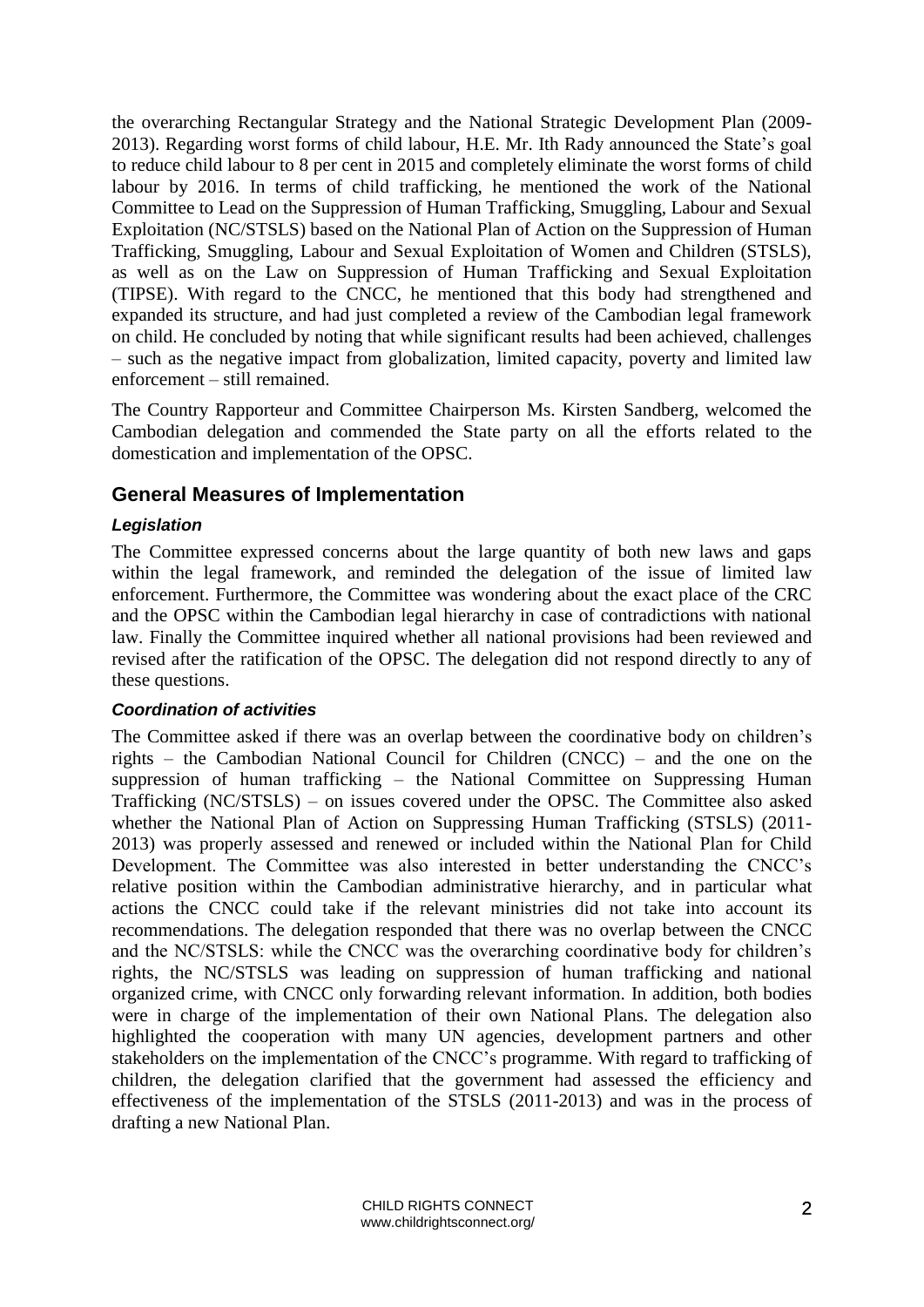### *Resources*

The Committee expressed concerns about the lack of resources for the implementation of the STSLS and the insufficient human resources and capacity in the field of social work. It asked if the government intended to allocate more resources for the functioning of the CNCC, for the implementation of the new National Plan for Child Development, as well as for social work on the local level. The delegation responded that the government had allocated the budget (2015-2018) to the Ministry of Social Affairs for the implementation of the overarching National Strategic Plan, and had increased the budget for the National Plan for Child Development by 230 per cent. Furthermore, the delegation stated that many ministries, especially the Ministry of Social Affairs and the Ministry of Economy and Finance, had collaborated in order to increase the budget to support the implementation of the CNCC's programme.

#### *Data collection and research*

The Committee noted the existence of 3 data systems run by different ministries that did not cover all issues in relation to the OPSC. It was therefore interested to know whether the State party had undertaken any concrete plans to improve this situation. Furthermore, the Committee asked if there was any research done in order to explore all the areas not currently covered by the various data systems, and in particular, on the various forms of sexual exploitation and their causes, especially online, and regarding prostitution of boys. The delegation responded that the development of the database system combining all the information on child trafficking and other children's rights issues, was underway. With regard to birth registration, as part of the reform of the current system, the delegation mentioned the establishment of a digital system in order to better track and monitor the gaps at local level in order to promote birth registration in the rural areas.

# *Reporting and complaints mechanisms*

The Committee was concerned about the situation of complaints mechanisms for children. In addition, the helpline did not seem to cover all the areas of the State party, and the police was not prompt to react on any received calls. Furthermore, it seemed that there was no mandatory reporting of child abuse. The delegation responded that the helpline was nationwide, and added that the provincial offices of the NC/STSLS had their own hotline number and could directly receive all the complaints from all the victims. Furthermore, the delegation explained that there was a complaints mechanism not only for children but for all sorts of offenses. This mechanism was set up in courts where everyone, including children, could depose a complaint. The Committee asked if this mechanism was widely known and frequently used by children and recommended the establishment of a special line for children. The delegation added that on the national assembly level there was a commission on human rights that accepted child rights violations complaints and referred them to a competent authority. Regarding the mandatory reporting of child abuse, the delegation explained that according to the Penal Code if a public civil servant in charge of or responsible for children failed to report a violation of children's rights this was considered as an offense.

# *Dissemination and training*

The Committee expressed concerns about the lack of knowledge about the offenses under the OPSC among government officials, State authorities, and society in general, including children. The Committee asked about any plans to disseminate the OPSC and raise awareness about its provisions, through the introduction of the OPSC into the school curriculum and about the training of professionals in all regions. With regard to the STSLS, the delegation stated that the government was considering including the OPSC into schools and universities' curricula, as well as in professional training (e.g. royal academy for police, for prosecutors,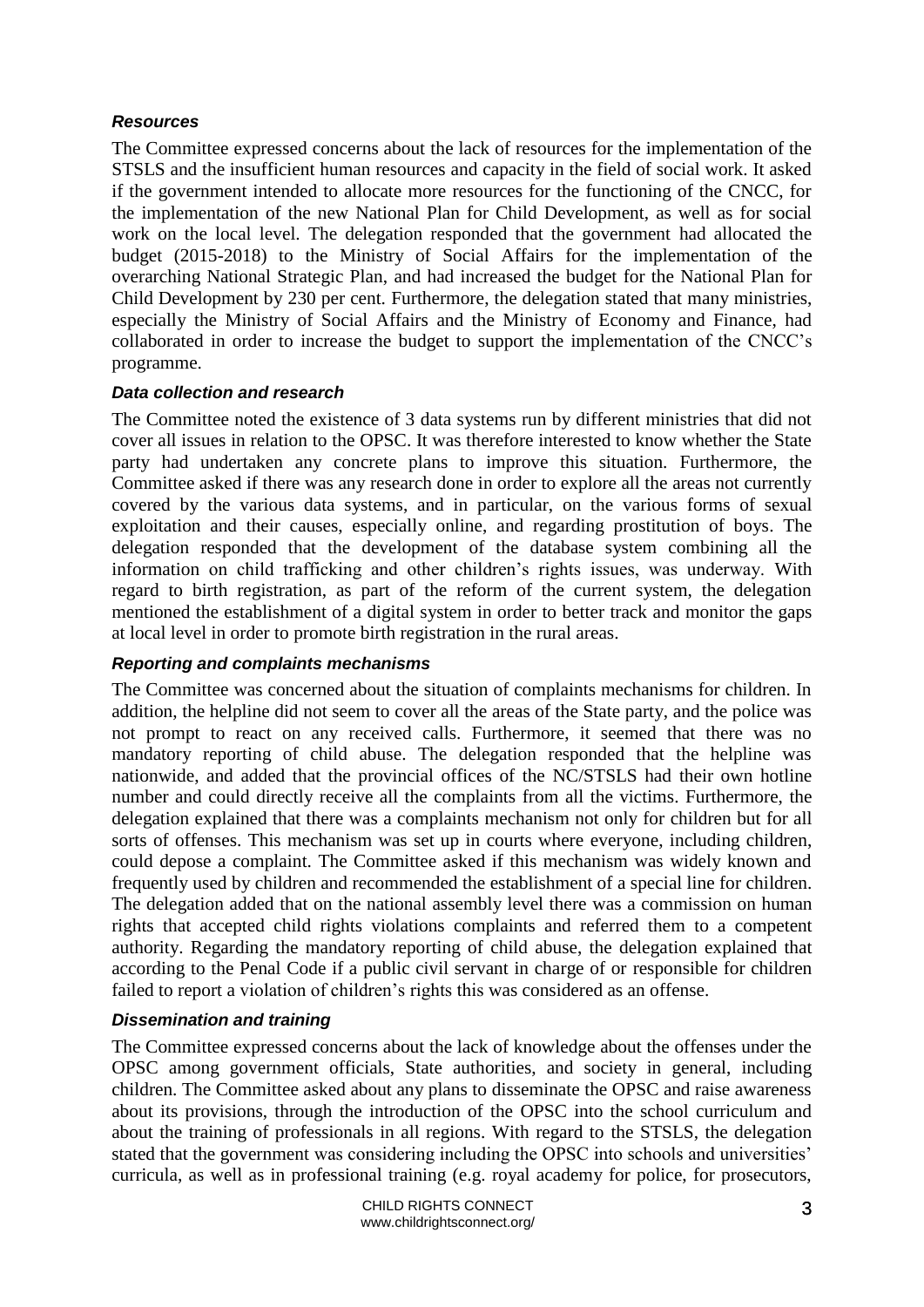and for military police). This, together with the dissemination of the OPSC, had been provided for by the new STSLS. Concerning the complaints mechanism, the delegation assured the Committee that the locations where children could depose their complaints were made widely known. Moreover, the Ministry of Justice – in collaboration with UNICEF – had produced promotional material on CDs in video format that showed and explained the complaints mechanism and the offenses. This was distributed to all relevant government ministries and institutions as well as NGOs. In relation to training on child trafficking, the Ministry of Justice had conducted a number of capacity-building activities with prosecutors, judges, and lawyers, in particular on how to suppress trafficking of women and children. Furthermore, the State had implemented a commune safety policy encouraging all the population as well as the local authorities to participate in programmes aimed at preventing child trafficking. With regard to the CNCC, the government was strengthening its capacity and mobilizing technical and financial resources, and had employed 18 more staff. In terms of social work and capacity-building of social workers at the community level, the delegation specified that Ministry of Social Affairs had provincial departments of social affairs which implemented their own tasks and responsibilities and tried to support the social welfare of all people, including children. At the same time there was collaboration with UNICEF and NGOs on capacity-building of social workers at the provincial and community levels.

# <span id="page-3-0"></span>**Prevention**

# *Reduction of vulnerability and birth registration*

The Committee identified poverty as the main factor behind the quite widespread sexual exploitation of children in the country. It further noted that all the poverty reduction measures put in place were not far-reaching enough, and so regional disparities persisted. The Committee also asked if there existed any targeted programmes to reduce the vulnerability of migrant children, unaccompanied minors or children in street situations, and/or screening procedures to identify the possible exploitation of these children. Finally, the Committee was concerned about the birth registration rate in the State party (62 per cent in general, but 48 per cent among the poorest quintile). The delegation responded that the government was currently reforming the mechanisms for birth registration in order to focus on street and migrating children. A working group on the statistics of the population in communes and villages as well as mobile units were established for this purpose. A working group aimed at gathering relevant data in communes and villages as well as mobile units had been established for this purpose. With regard to children left behind by migrant workers, the delegation referred to the village and commune safety policy and the nation-wide establishment of commune councils for women and children.

# *Child labour and child prostitution*

The Committee was concerned that the State party's Labour Law did not cover children working in the informal employment sector (domestic work, mining, manufacturing, agricultural, and the services sector). In relation to hazardous work, the Committee asked for a clarification on the legal age for working in the adult entertainment sector. Namely, under the Tourism Law children were not allowed on the premises of adult entertainment centres while the Sub-decree/Prakas on Hazardous Work allowed children above 16 to work in this sector. The delegation explained that according to the Tourism Law no minor was allowed to enter in an adult entertainment centre, and clarified that the Cambodian Labour Law allowed children above 16 to work – but not in hazardous circumstances or during night-time. With regard to child prostitution, the delegation specified that the Cambodian law treated children not as offenders but as victims and that so far no child had been arrested for solicitation. The delegation further clarified that if a child was soliciting prostitution, this would not be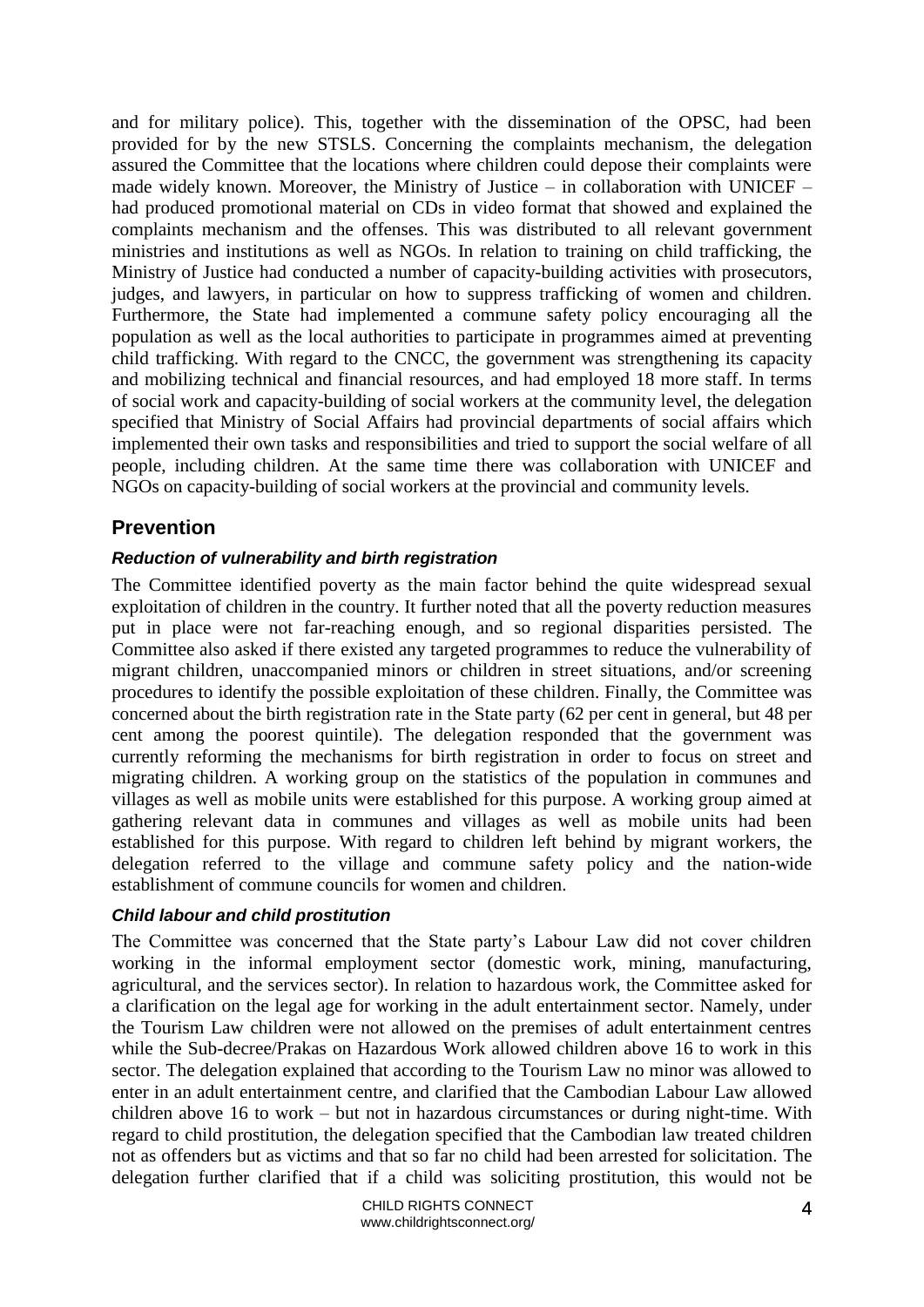considered as a prostitution offense but as an offense against the public order, with a penalty of 3000 Riels.

### *Child sex tourism*

The Committee was concerned that child sex tourism was on the rise, and asked the State party whether the coverage of government initiatives tackling this issue (such as "Child Safe"). The Committee stressed the need for awareness-raising among children, parents and professionals on child sex tourism in rural communities, and education on internet safety for children. Furthermore, the Committee inquired whether a sex offender registration system was in place. The delegation informed that the Ministry of Tourism had established an inspection working group that, in collaboration with the judicial police, had the mandate to monitor, inspect, and make sure no children were allowed in entertainment sites. The Ministry of Justice, on the other hand, established a working group with the task of drafting a law on child sex tourism, in collaboration with the tourism police.

# <span id="page-4-0"></span>**Prohibition and Related Matters**

# *Definition and criminalization*

The Committee noted that trafficking for sexual purposes was prohibited only if it was done through means of deception, force or coercion, and reminded the State party that this should not be a requirement for children. The Committee also remarked that while the law (TIPSE) covered sexual exploitation, transfer of organs and forced labour as cases of sale, it did not use the wording "offering, delivering and accepting" in its legal definition. With regard to child pornography, the Committee stated that the law did not cover pictures of sexual parts of children, nor written or audio material involving child pornography; the mere possession of child pornography was not criminalized; intentional access through ICT was not criminalized; grooming/soliciting children for sexual purposes through ICT was not covered. The delegation assured the Committee that any kind of acts of child pornography, especially in tourist locations, was criminalised, in all its forms, regardless of the type of material. As an example it presented a case of a tourist that was arrested and sentenced for photographing naked children on the beach for the purpose of child pornography. The delegation clarified that the law prohibited photographing children for purposes of child pornography and that, even if it did not explicitly mention "photographing of sexual parts of children", those instances could still be considered as an offense. The delegation acknowledged that there was no specific provision in relation to the possession of child pornographic pictures and that this issue was still under review.

# *Prosecution and extradition*

The Committee was concerned that while child sex tourism was increasing, such acts were rarely prosecuted and were mainly settled out of court. The Committee identified corruption as a major contributor to this problem. Furthermore, the Committee invited the State party to consider using the OPSC as a legal basis for extradition in cases where there were no extradition treaties with the concerned State. The delegation responded that in such situations the State party used the Penal Code to extradite the foreign offender.

# *Inter-country adoption*

The Committee observed that, due to serious violations, inter-country adoption in Cambodia was stopped. In relation to this, the State party was asked to inform whether the Adoption Law was still on hold, and to specify what particular measures were taken in order to prevent using adoption mechanisms for offenses covered in OPSC. The Committee was also concerned about the growing orphanage tourism in the State party. Many of the children in those orphanages still had one parent. This showed a lack of regulation that could lead to

> CHILD RIGHTS CONNECT www.childrightsconnect.org/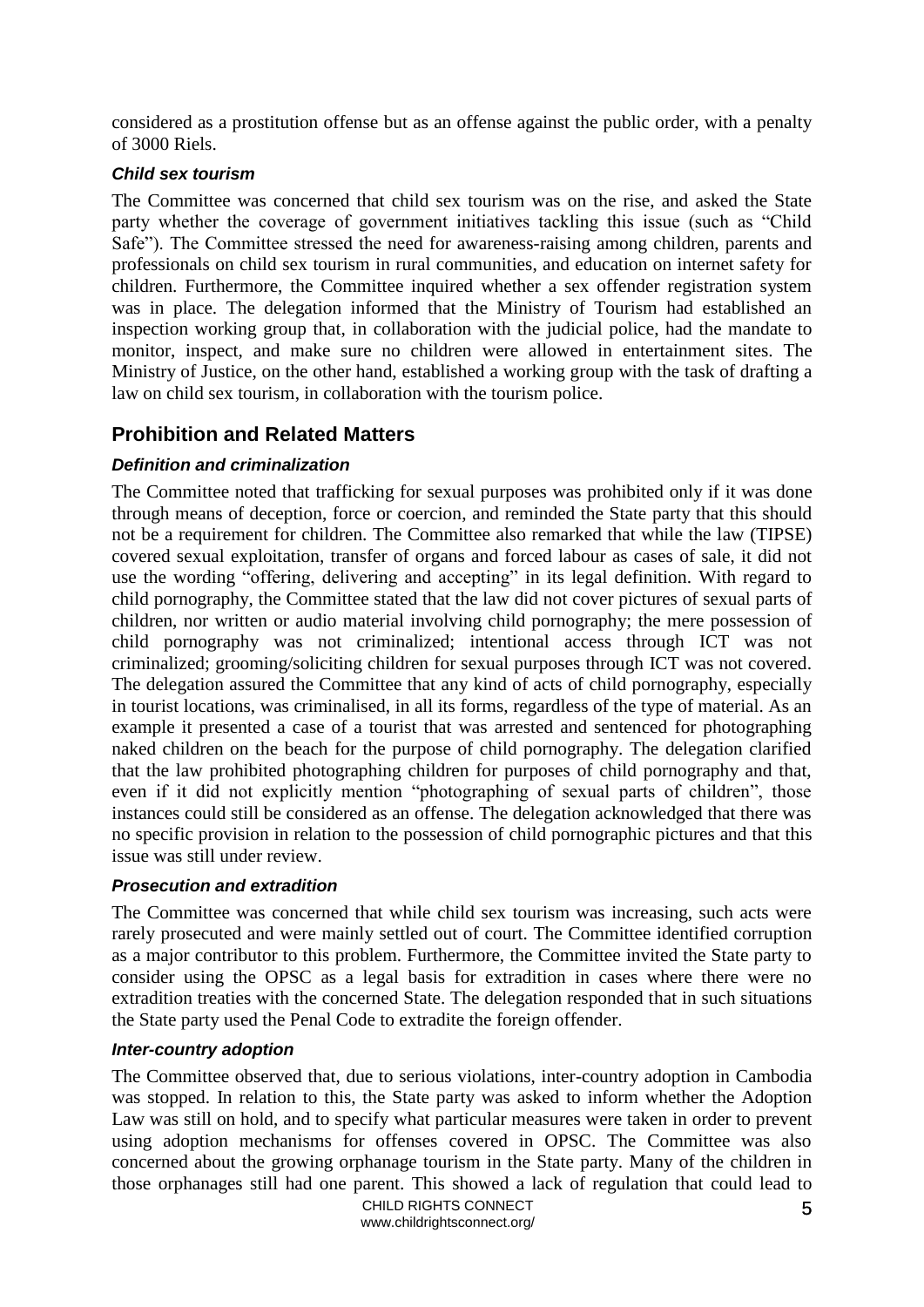violations under OPSC. The delegation responded that the 2009 Adoption Law was still on hold and under revision and therefore inter-country adoption was effectively not allowed. It further specified that the government needed to develop different aspects of the Law, such as the procurement procedure, through appropriate sub-decrees. At the same time the Ministry of Social Affairs, which is the Central Authority responsible for inter-country adoptions, and the government were reviewing the Adoption Law in order to bring it in line with OPSC. With regard to orphanage tourism, the delegation explained that it was mandatory for every NGO to have a Memorandum of Understanding with the Ministry of Social Affairs, which contained the minimum standards for alternative care. The delegation added that recently the Ministry of Social Affairs issued a letter to close down 11 centers that failed to comply with these standards.

# *Extraterritorial jurisdiction*

The Committee was interested to learn whether the State party has established and exercised extraterritorial jurisdiction in cases related to the OPSC. In response, the Cambodian delegation explained that the State party practiced extraterritorial jurisdiction, ie a Cambodian national abroad could be prosecuted within Cambodian law; at the same extraterritorial jurisdiction was established for foreigners who commit offenses on Cambodian nationals.

# <span id="page-5-0"></span>**Protection of the Rights of Victims**

The Committee expressed concerns over the weak capacity of the police to respond to the offenses covered under OPSC, the problem of limited law enforcement as well as the challenges related to the identification of victims. In relation to the protection of child victims and witnesses in judicial proceedings, there seemed to be no formal witness/victim protection programmes for children, and no provision of free legal aid. Furthermore, rehabilitation and reintegration programmes were available to victims of trafficking only. The Committee asked whether the government intended to extend those measures to other forms of offenses under the OPSC. In addition, the Committee noted that those programmes relied heavily on NGOs and UN agencies. In response, the delegation explained the State Party did not have a separate juvenile justice system and was still using the procedure stipulated in the Penal Code for both children and adults. However, the delegation mentioned that Cambodia was in the process of drafting a juvenile justice law with provisions addressing all offenses and issues related to children. With regard to child victim and witness procedures, video-conferencing equipment was installed in selected courts, as part of a pilot programme, while the rest of the courts in the State party were currently using court screens. The Committee was concerned that, under the current scheme, not all children were offered the same level of protection during court hearings. The delegation responded that this was due to lack of resources and capacity, and added that the courts with video-conferencing equipment had been selected in the areas where most of the child related cases occurred. Concerning free legal assistance, the delegation specified that in cases where children were unable to hire a lawyer themselves, the court appointed a legal representation free of charge.

# <span id="page-5-1"></span>**International Assistance and Cooperation**

The delegation stated that the government was collaborating with neighbouring countries (Thailand and Vietnam) in order to review the existing laws in relation to child sex tourism and identify what kind of offenses could be considered as sex tourism offenses. In terms of extradition, the delegation also mentioned that the State party closely collaborated with other State's foreign agencies especially in cases involving foreign offenders who escape in Cambodia.